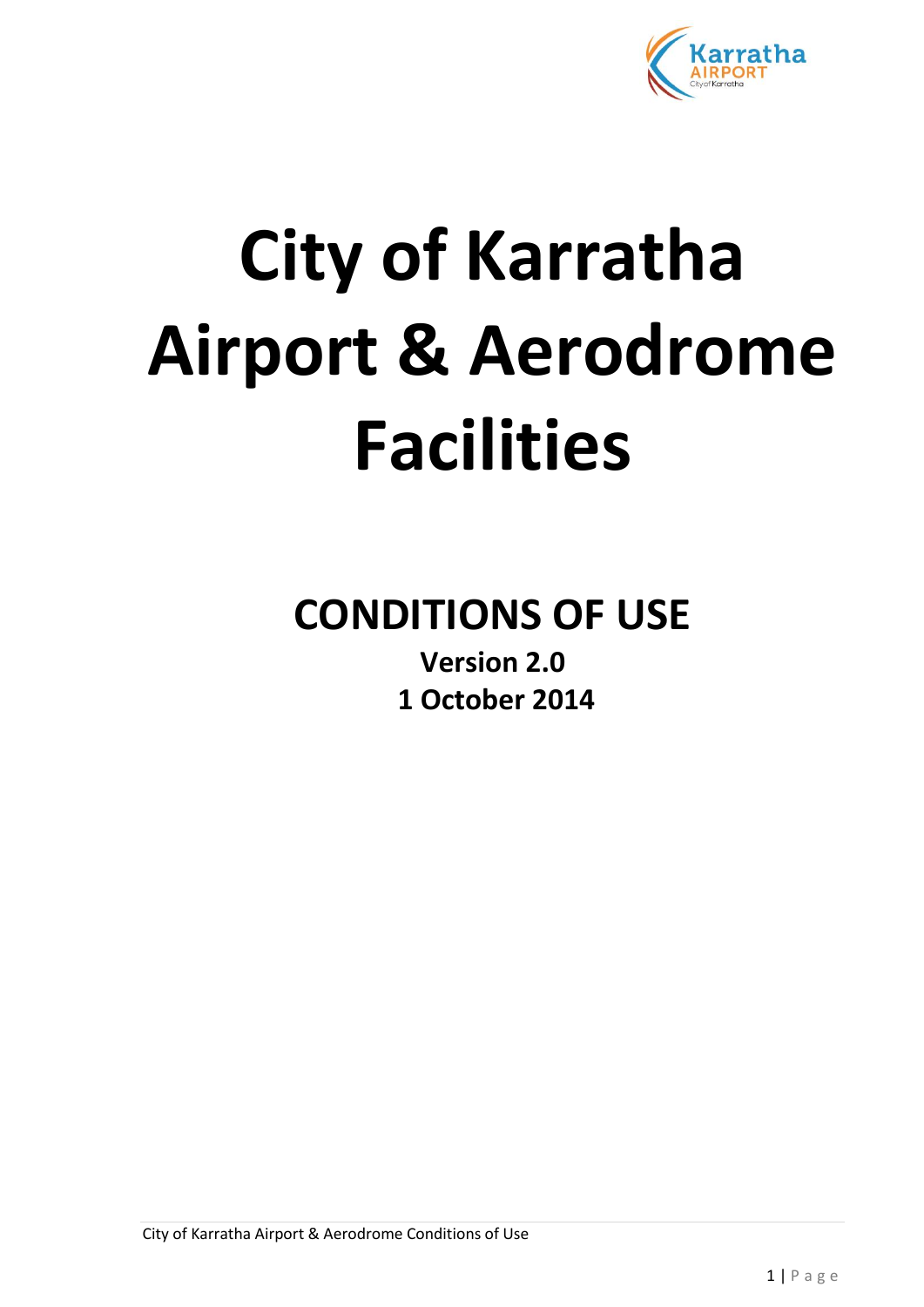

# **Table of Contents**

# Contents

| $\mathbf 1$ . |  |
|---------------|--|
| 2.            |  |
| 3.            |  |
| 4.            |  |
| 5.            |  |
| 6.            |  |
| 7.            |  |
| 8.            |  |
| 9.            |  |
| 10.           |  |
| 11.           |  |
| 12.           |  |
| 13.           |  |
| 14.           |  |
| 15.           |  |
| 16.           |  |
| 17.           |  |
| 18.           |  |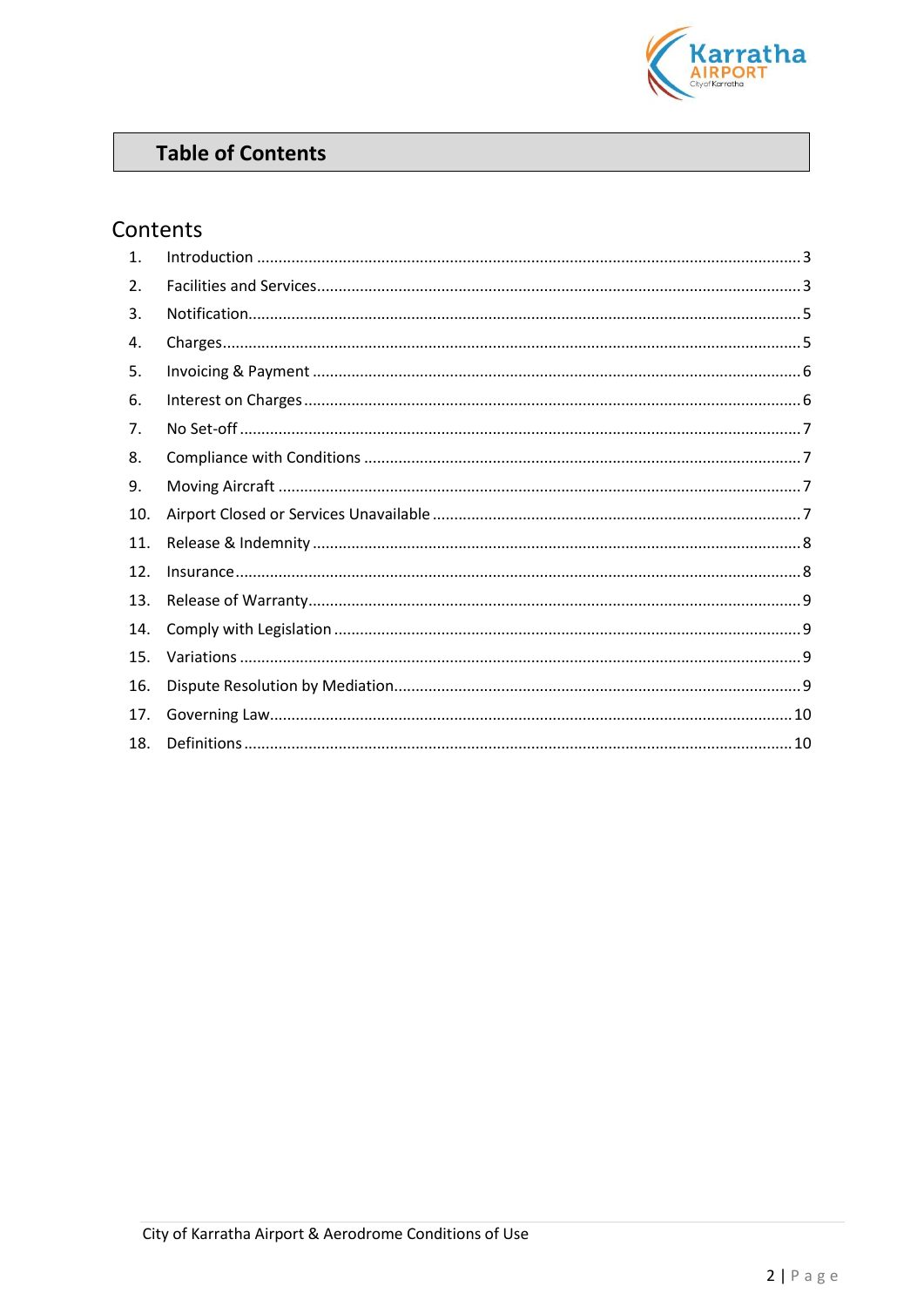

# <span id="page-2-0"></span>**1. Introduction**

**1.1** This document outlines the terms, conditions, fees and charges applicable to current and future aircraft operators accessing and or using the City of Karratha (CofK) Airport and Aerodrome Facilities (AAF) which are owned and operated by the CofK.

The terms, conditions, fees and charges stated in this document take effect from 1 July 2014 and are current until the CofK change, replace or waive them at any time by giving you written notice or by public notification on the CofK website.

This document is accepted by all parties, including without limiting to Aircraft Operators accessing and or using the CofK AAF:

- i. being a signatory to this document, or
- ii. by physically accessing and/or using Karratha Airport (KTA) or Roebourne Aerodrome (RBU) in any way.

CofK Management can be contacted by any of the following means:

Mail:- City of Karratha Airport Management **City of Karratha** PO Box 219 KARRATHA WA 6714 E-mail: [AirportServices@karratha.wa.gov.au](mailto:AirportServices@karratha.wa.gov.au) Facsimile to (08) 9185 1626 Telephone (08) 9186 8555

### <span id="page-2-1"></span>**2. Facilities and Services**

- **2.1** When using the CofK AAF you must at all times comply with:
	- a) This Conditions of Use Document.
	- b) All relevant Commonwealth and State legislation including, but not limited to, the Civil Aviation Regulations, Air Navigation Orders and any other aeronautical legislation.
	- c) All relevant legislation which includes Occupational Health and Safety legislation.
	- d) The operational requirements of the airport as published in ERSA and NOTAMs.
	- e) Security rules and regulations issued by the Office of Transport Security and / or other law enforcement authorities.
		- Karratha Airport (KTA)
	- f) The KTA Aerodrome Manual.
	- g) The KTA Airport Transport Security Program (TSP).
	- h) The KTA Aerodrome Emergency Plan (AEP).
	- i) The KTA Aerodrome Safety Management System (SMS).
	- j) Safety and security directions notified by KTA Airport Management.
	- k) Environmental and safety directions notified by KTA Airport Management including but not limited to engine ground running, bird and wildlife hazard management and fuel / oil spill management.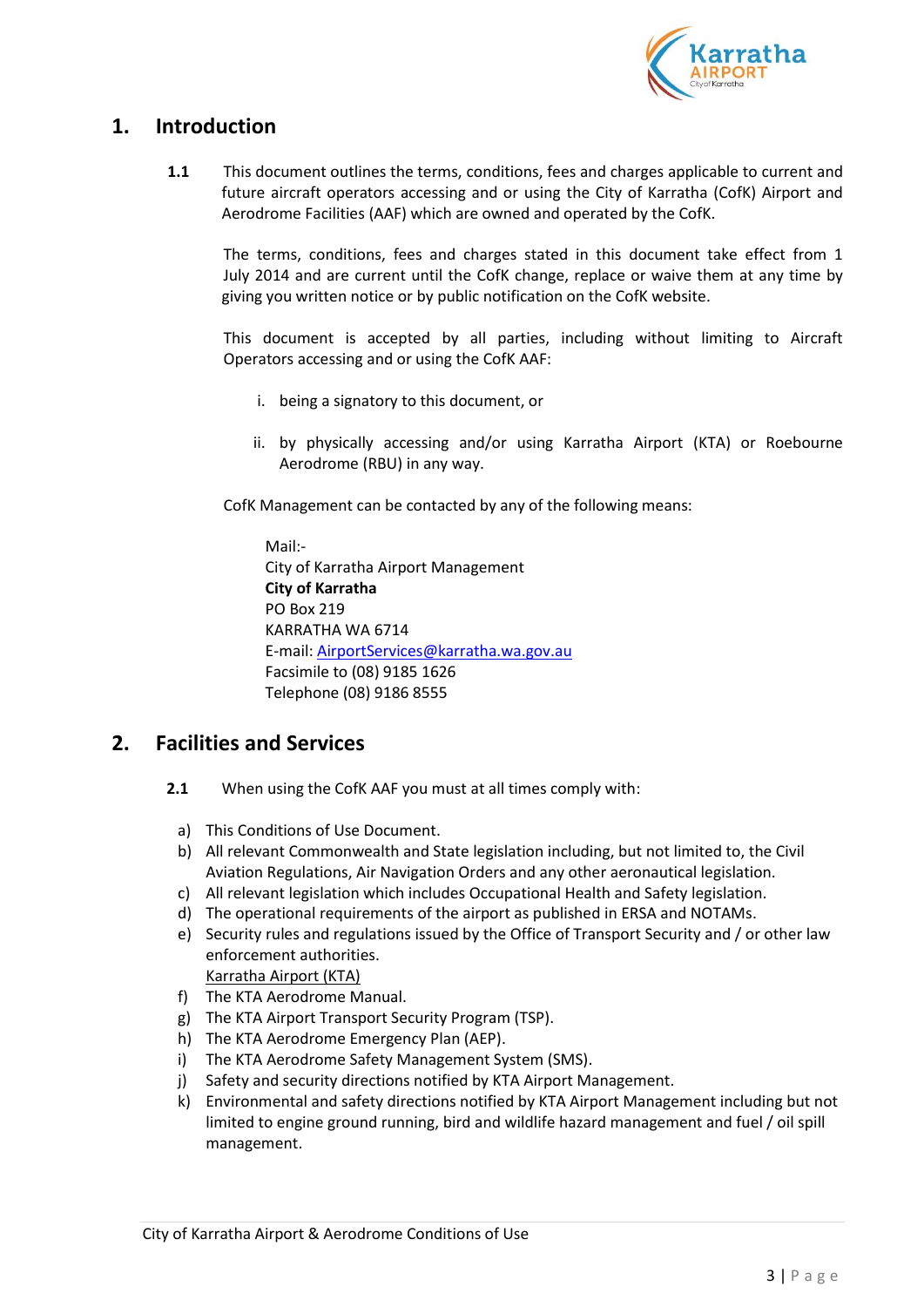

- l) The requirement to obtain and observe the relevant operator licences issued by KTA Airport Management, including but not limited to, airside vehicle permits, airside driving licences, Aviation Security Identification Cards (ASIC) and Visitor Identification Cards (VIC). Roebourne Aerodrome (RBE)
- m) Safety and security directions notified by CofK Airport Management
- n) Environmental and safety directions notified by CofK Airport Management including but not limited to engine ground running, bird and wildlife hazard management and fuel / oil spill management
- o) The requirement to obtain and observe the relevant operator licences issued by RBU Aerodrome Management, including but not limited to, airside vehicle permits, airside driving licences, Aviation Security Identification Cards (ASIC) and Visitor Identification Cards (VIC)
- **2.2** You accept that:
- a) Access to the CofK's AAF is subject to the demand of other users of the Airport
- b) Use of the CofK AAF may be constrained by Legislation
- c) The CofK is not responsible for the security of aircraft or your property
- d) The CofK AAF are located within areas that are prone to extreme weather events e.g. cyclonic winds. You must ensure your aircraft and property is correctly stored and secured in accordance with cyclone preparation or removed from the CofK AAF on a 'Blue Alert'. You must comply with instructions issued in accordance with section 9 of these conditions. In the first instance e.g. before informing the public; you must advise the CofK AAF Management when your scheduled flights will cease or resume due to a severe weather event.
- e) You enter and use CofK AAF facilities at your own risk and you are responsible for any damage to yourself, any damage you cause to anybody else, and any damage you cause to your property or to someone else's property.
- f) We are not liable to you or to any person with you for (regardless of how or when it is caused, or by whom it is caused):

(a) any liability which may arise in respect of any accident or injury to you or anybody else or death or injury to, or illness of, any person, of any nature;

(b) damage to, destruction of, theft of or unauthorised delivery up to your property or any other persons property whether authorised or not; or

(c) damage to, destruction of, theft of or delivery up of any property (including anything in or on your aircraft or any other aircraft);

(d) all claims, actions, loss, damage, liability, costs (including legal costs on a full indemnity basis) and expenses arising from or connected with (directly or indirectly) the presence of any Contamination, Pollution or Environmental Harm in, on or under the CofK AAF and in respect of all of the subject matter of each of (a), (b), (c) and (d) you release and indemnify us from any claim, which you might, or which anybody with you might (or would) otherwise have against us.

- (g) You also agree to indemnify the CofK in respect of any claims made against us as a consequence of, in relation to, or in any way arising out of your use of the CofK AAF.
- **2.3** You must not do anything which puts the CofK in breach of any Legislation
- **2.4** Aviation Services Not Provided: The CofK AAF do not currently provide the following services although those indicated by \* are operated by others:

| <b>Karratha Airport</b> | <b>Roebourne Aerodrome</b> |
|-------------------------|----------------------------|
|                         |                            |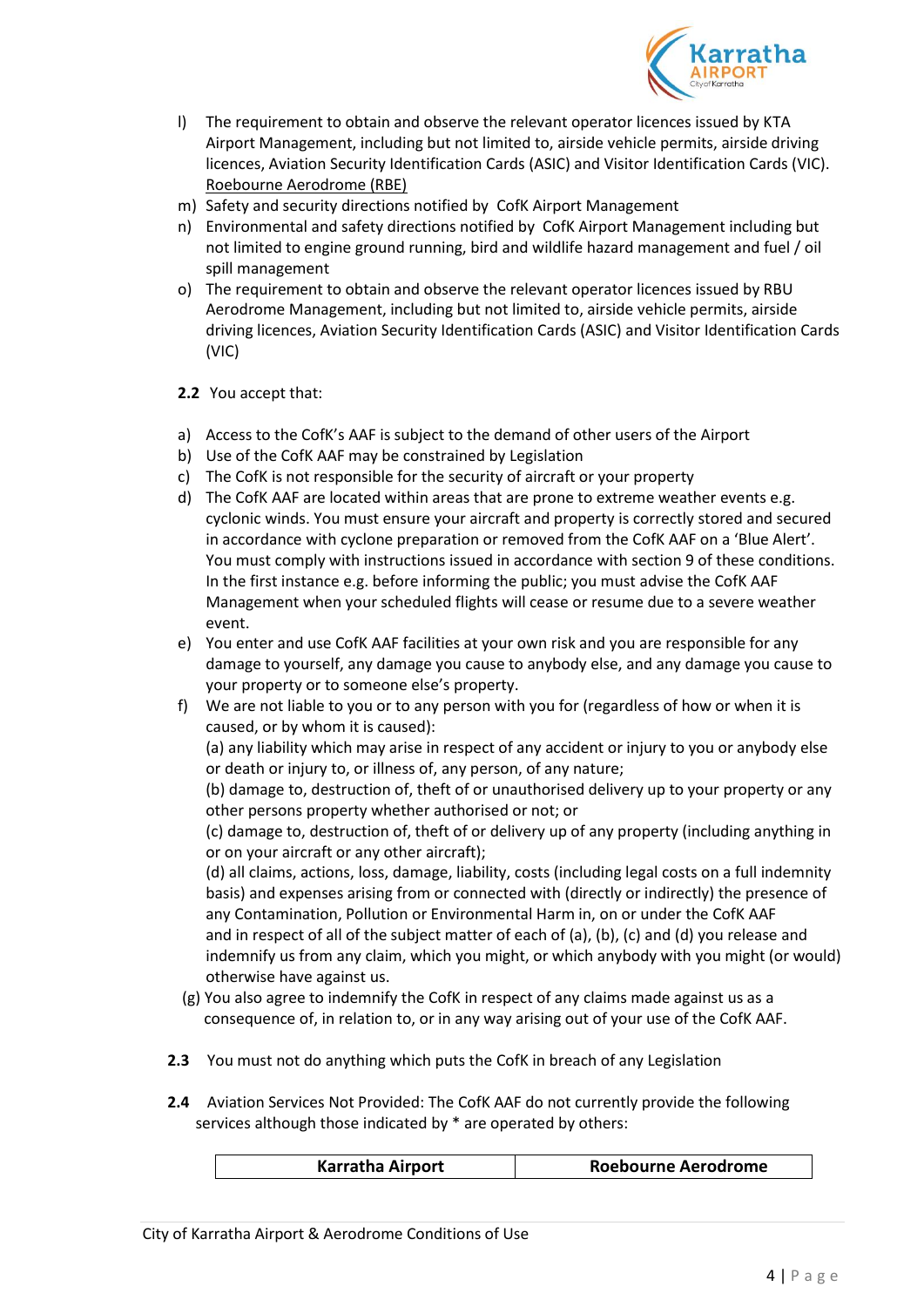

| <b>Terminal Navigation Aids</b>   | <b>Terminal Navigation Aids</b>     |
|-----------------------------------|-------------------------------------|
| Rescue & Fire Fighting Services*  | Rescue & Fire Fighting Services     |
| En-route Services*                | <b>En-route Services</b>            |
| Apron & Ground Handling Services* | Apron & Ground Handling Services    |
| <b>Engineering Services*</b>      | <b>Engineering Services</b>         |
| Air Traffic Control Services*     | <b>Air Traffic Control Services</b> |
| Meteorological Services*          | <b>Meteorological Services</b>      |
| Hanger Facilities*                | <b>Hanger Facilities</b>            |
| Quarantine Waste Disposal*        | Quarantine Waste Disposal           |
| Liquid Waste Disposal             | Liquid Waste Disposal               |
|                                   |                                     |

# <span id="page-4-0"></span>**3. Notification**

- **3.1** The Aircraft Operator must advise CofK AAF of all existing details relating to all aircraft proposing to access and use CofK AAF, and further must advise CofK AAF of any changes to these details and or aircraft accessing and or using CofK AAF forthwith of such changes, which details shall include:
	- a) The name, address and contact details of the aircraft operator and/or registered owner.
	- b) Make and type of aircraft to be operated on and the proposed service.
	- c) Details of any irregular or charter operations.
	- d) The names, addresses, telephone numbers, facsimile numbers and all other contact details for the aircraft operator's key personnel who are available to be contacted by CofK AAR Management at any time in respect of any emergency, security matters, or any other matter.
	- e) Copies of Certificates of currency for the aircraft operator's policies of insurance.
- **3.2** The Aircraft Operator shall provide to CofK AAF Management the following information within five days of the end of each calendar month.
	- a) Details of aircraft movements including aircraft make, type and registration.
	- b) The weight of cargo loaded and unloaded at KTA.
	- c) Numbers of passengers carried

#### <span id="page-4-1"></span>**4. Charges**

- **4.1** You must pay the CofK for using the Facilities and Services at the CofK AAF.
- **4.2** The CofK sets, reviews and approves all fees and charges for CofK AAF. Charges are reviewed annually (prior to the commencement of each new financial year) and charges are notified through City publications, website and via other means as appropriate. Note the current Fees and Charges are published on the CofK website.
- **4.3** The CofK may utilise the services of a third party landing fee management contractor (e.g. Avdata, etc) to carry out the recording, billing and reconciliation of landing fees activities on behalf of CofK AAF.
- **4.4** The charges for using the CofK AAF and services accrue on a monthly basis, unless otherwise agreed in writing by the CofK, and are payable in Australian dollars.
- **4.5** It is a condition of access and or use of the CofK AAF that you pay the accrued charges.
- **4.6** To clarify our position in relation to commercial fees and charges; the CofK is the owner and operator of the KTA Airport and RBU Aerodrome. In accordance with the CofK procedures and Local Government Act 1995:
	- a) Fee and charges are to be imposed when adopting the annual budget but may.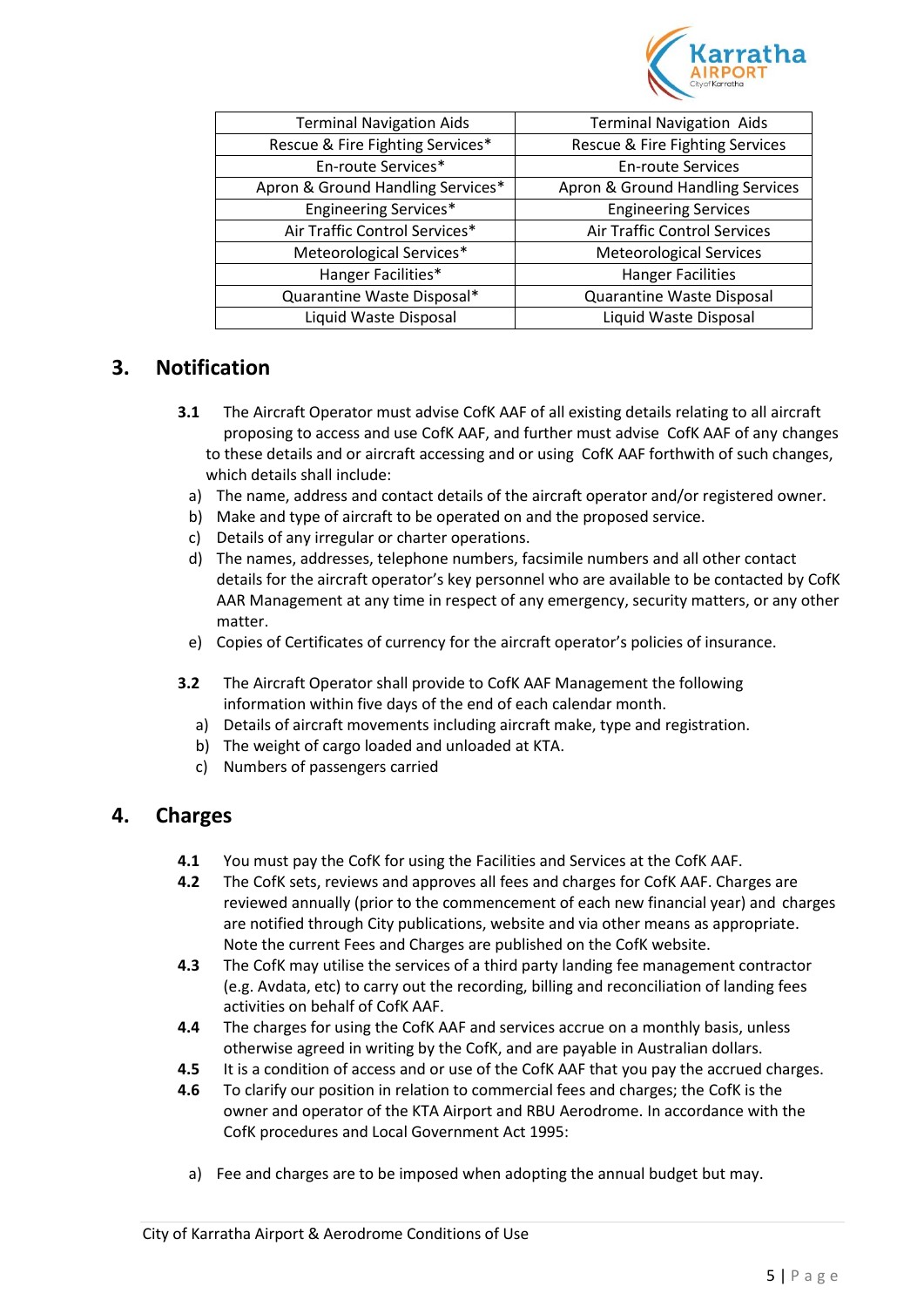

- 1. Impose during a financial year: and
- 2. Amended from time to time during a financial year.
- **4.7** The CofK will consider providing discounts or waivers for the landing fees at the CofK AAF to aircraft operators providing their services for the benefit of the community. Each request for a discount or waiver will be considered on a case by case basis.

# <span id="page-5-0"></span>**5. Invoicing & Payment**

- **5.1** You must pay all invoices on or before the due date as is stated on the invoice unless otherwise agreed to in writing by the CofK.
- **5.2** Payments must be made by one of the following methods:
- (a) Direct depositing the payment into the City of Karratha bank account being;

**Account in the name of**: **City of Karratha Bank: Westpac Banking Corporation Branch: Karratha BSB: 036-187 Account Number: 000020**

(b) By mailing a cheque and remittance advice to:

**The City of Karratha PO Box 219 Karratha WA 6714**

- (c) Paying in person by cheque or cash at the City of Karratha Administration Office, Welcome Road, Karratha in the State of Western Australia.
- (d) Credit Card Phone payment, with a maximum monthly limit per account of \$15,000. Phone payments can be made by phoning the City of Karratha Administration on: (08) 9186 8555

### <span id="page-5-1"></span>**6. Interest on Charges**

- **6.1** The CofK may charge interest on any charges which have not been paid in accordance with this document or the terms and conditions of CofK as published from time to time. Interest is calculated on a daily basis from the date upon which the Charges become due for payment until the date of payment of the Charges (both dates inclusive). Interest must be paid at the same time as the Charges to which the interest payment relates.
- **6.2** If Charges and Interest are not paid the CofK will issue you with a notice directing that you remove any or all of your aircraft and/or property from the CofK AAF. If you fail to comply with the CofK notice within 21 days of issue, the CofK may;
- a) Remove your Aircraft and/or property from the CofK AAF and add the costs associated to the amount owing by you to the CofK.
- b) Deem the Aircraft and/or property to have been abandoned and may treat the title to the Aircraft as having been irrevocably transferred to us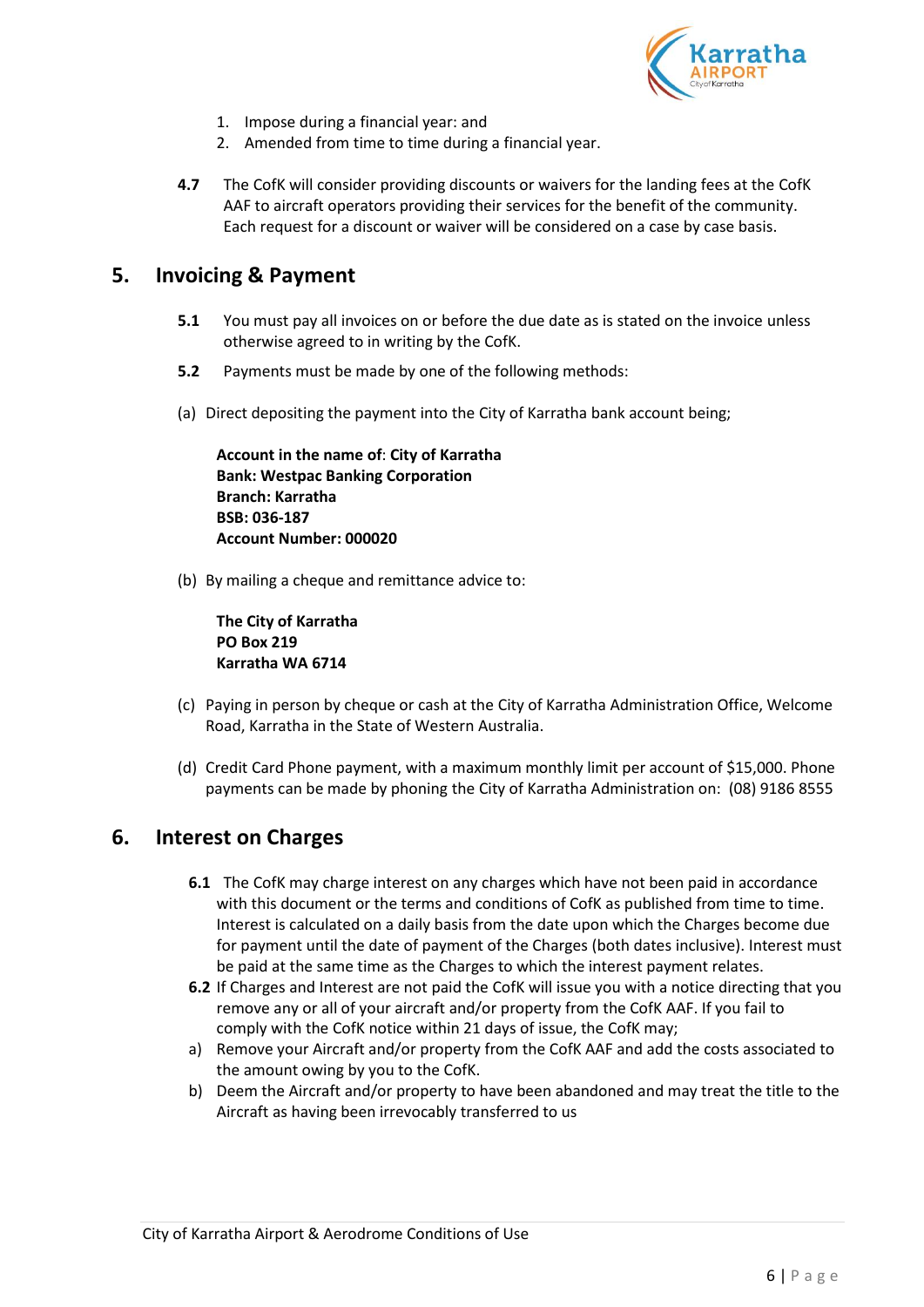

**6.3** Failure to pay for Charges and Interest may result in use of an external debt recovery agency. If the recovery process is used to recoup an outstanding payment, all costs in relation to the debt recovery will be your responsibility.

# <span id="page-6-0"></span>**7. No Set-off**

**7.1** The Aircraft Operator is not permitted to make any set-off against or deduction from the Charges. Should there be a dispute concerning the Charges payable to the CofK, the Aircraft Operator shall pay all Charges in full pending resolution of any such dispute.

# <span id="page-6-1"></span>**8. Compliance with Conditions**

- **8.1** If you do not comply with these conditions, subject to our legal obligations, the CofK may provide you with 14 days' written notice requiring compliance.
- **8.2** If you do not comply with any safety or security requirements, the CofK may give you notice to comply immediately.
- **8.3** We may stop you from using our Facilities and Services at the CofK AAF if you do not comply with notice.

### <span id="page-6-2"></span>**9. Moving Aircraft**

**9.1** The CofK may direct that you:

- a) Move your aircraft and/or property to another position at the CofK AAF; or
- b) Remove your aircraft and/or property from the CofK AAF, at your cost and within a specified time, being a period that we consider, in all the circumstances, to be reasonable.
- **9.2** If you do not comply with our direction within the time specified by that direction, and provided that we have made all reasonable attempt to contact you, we may move or remove your aircraft and/or property and:
- a) You must pay our reasonable costs of having the aircraft and/or property moved or removed and any costs incurred by us as a result of having the aircraft and/or property moved or removed; and
- b) You are liable for and indemnify us, our officers, employees and agents against any person injury, death, loss or damage caused or contributed to you by your failure to comply with our direction.

# <span id="page-6-3"></span>**10. Airport Closed or Services Unavailable**

- **10.1**We will endeavour to keep our Facilities and Services at the CofK AAF available for you to use, subject to reasonable requirements for operational purposes, maintenance and new development or events beyond our reasonable control.
- **10.2**If reasonable possible, we will notify you before we make any service or facility unavailable.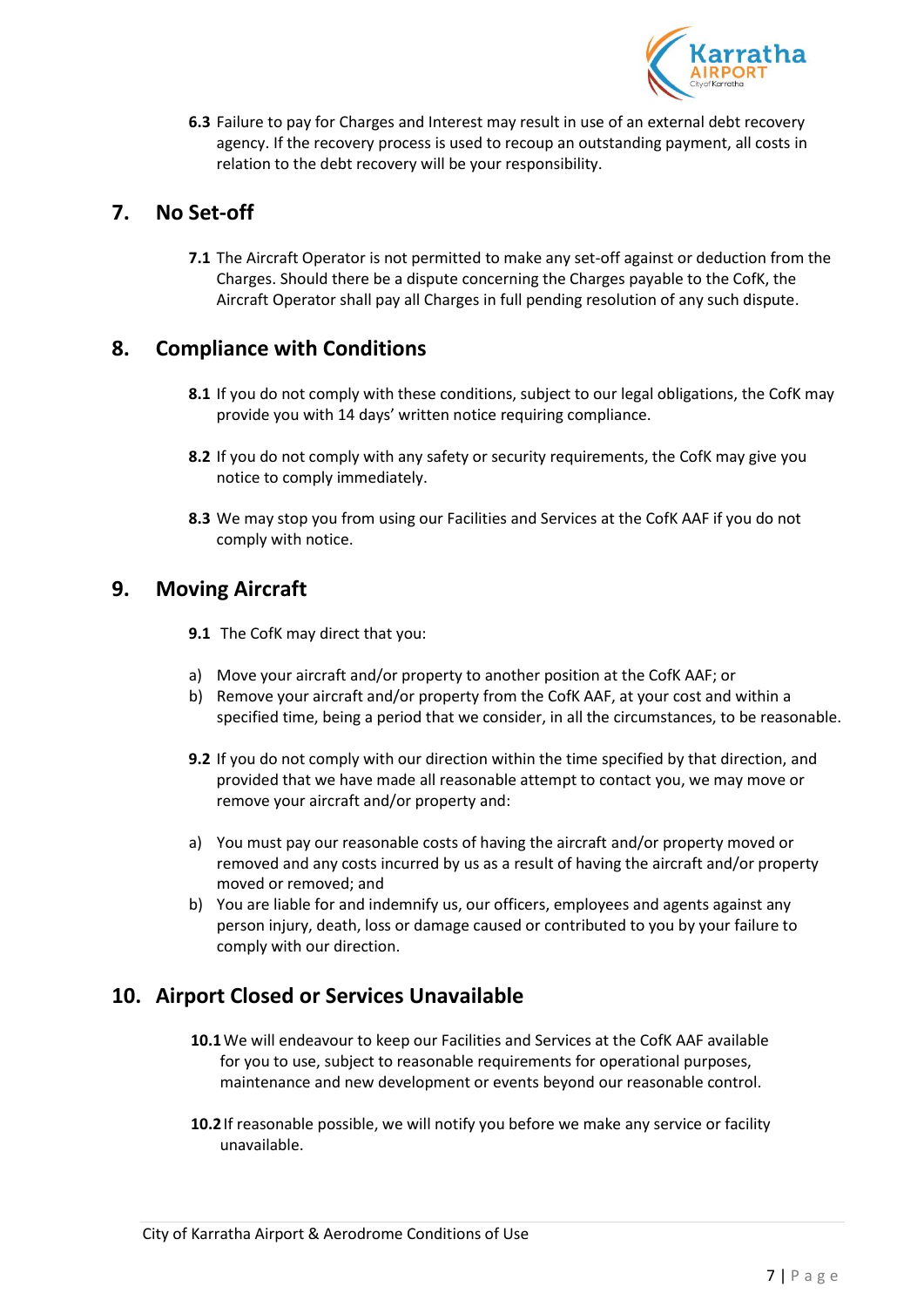

- **10.3**If, at any time, safety or operational maintenance or new development requirements mean that we consider it necessary to declare our Facilities or Services at the CofK AFF to be wholly or partly unavailable for use by you, we will use our reasonable endeavours to identify alternative Facilities and Services which might be available for use by you, but the use of such alternative Facilities or Services shall be a matter for decision by you. You acknowledge that, in doing so; we will need to balance the needs of all affected parties so far as we reasonable can.
- **10.4** You also acknowledge that any alternative Facilities or Services may only be provided where they comply with the relevant legislation and standard.

#### <span id="page-7-0"></span>**11. Release & Indemnity**

**11.1**The CofK is not liable for:

a) Loss or damage caused for any reason to an aircraft, its equipment, its load or the property of its crew or passengers at the CofK AAF; or

b) Personal injury caused for any reason to the crew or passengers of, or persons servicing, an aircraft and/or your property at the CofK AAF,

Unless and then only to the extent caused by our own negligence or recklessness, or the negligence of our officers, employees or agents.

#### **11.2**The CofK is also not liable for:

a) Any loss you suffer for any reason because the CofK AAF or any part of its facilities are closed or any service or facility at the CofK AAF is unavailable;

b) Any loss you suffer, or any person claiming through you suffers, for any reason because of delays in the movement or scheduling of your aircraft; or

c) Any consequential injury, loss or damage in connection with the use of or closure of the CofK AAF.

**11.3**You are liable for and indemnify us against:

- a) Any damage your aircraft and/or property may cause to our property;
- b) Any costs we incur in detaining any of your aircraft and/or property; and
- c) Claims for personal injury, death, loss or damage to property caused or contributed to by you,

Unless and then only to the extent caused by our negligence or the negligence of our officers, employees or agents.

**11.4**You agree to indemnify us for any liability, loss, cost, charge or expense of the kind that is suffered or incurred by any of our employees or agents.

#### <span id="page-7-1"></span>**12. Insurance**

**12.1** You must at all times have a policy of insurance for at least \$20,000,000 (or such other amount as we may notify to you from time to time) insuring against all claims which may be brought against either you or us for personal injury (including death) and/or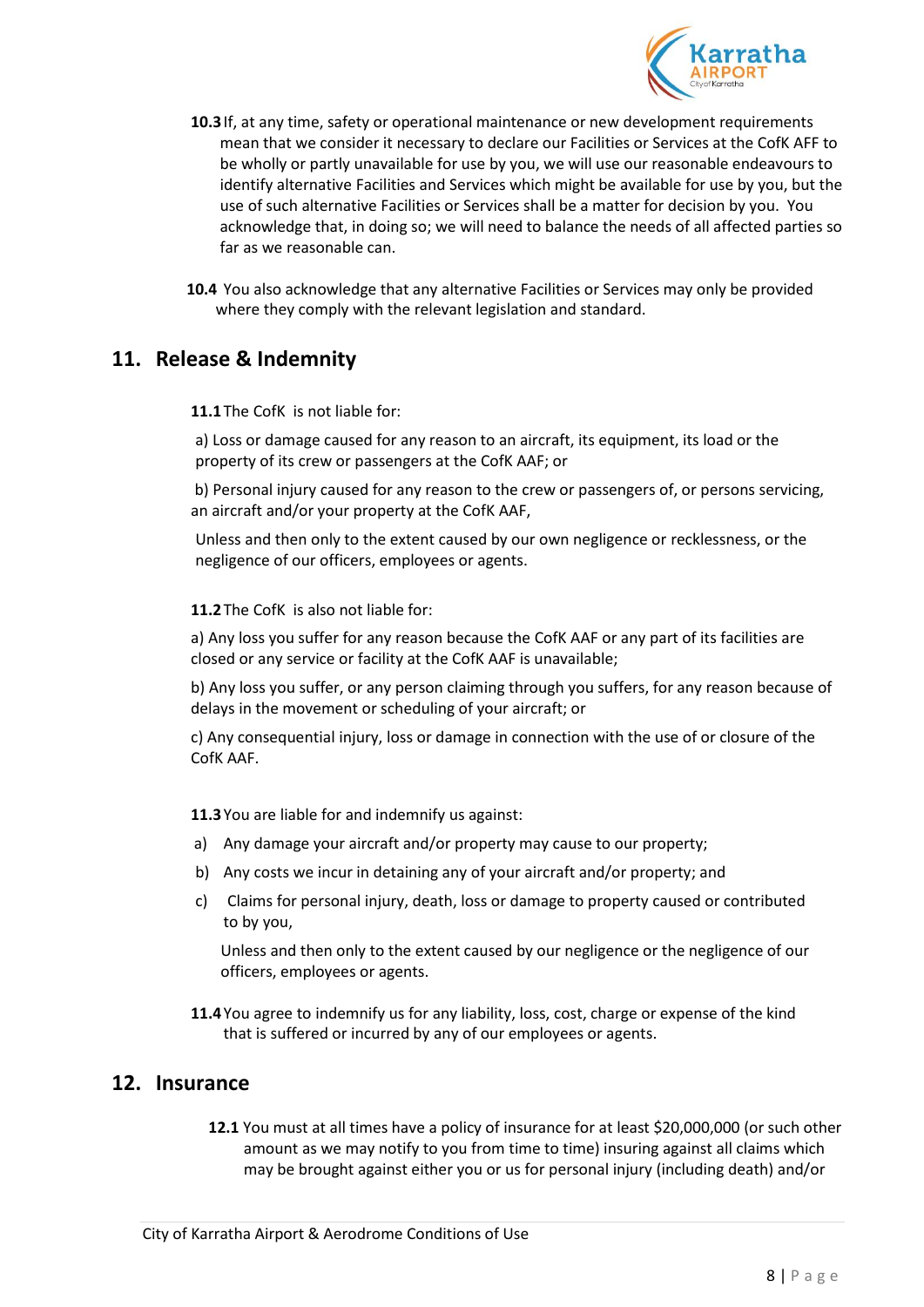

damage to property arising out of the use of an aircraft or other plant and equipment used by you or any other party you authorise to operate on your behalf at The CofK AAF.

- **12.2** Your insurance must be valid for use in landside and airside areas at the CofK AAF.
- **12.3** Your must at all times when required by us produce evidence showing that the insurance is in force for the sum in clause 12.1.
- **12.4** If you fail to insure as required by this clause we may deny access to the CofK AAF to your aircraft or other plant and equipment used by you or any other party you authorise to operate on your behalf at the CofK AAF.
- **12.5** The sum as stated in clause 12.1 or as otherwise notified is not the limit of your liability but merely a reasonable minimum amount of insurance which we require you to maintain.

### <span id="page-8-0"></span>**13. Release of Warranty**

- **13.1** To the fullest extent allowed by law, the CofK excludes all warranties or representations in connection with the access and/or use of the CofK AAF. If the CofK has any liability for breach of any non-excludable condition or warranty implied under any Legislation in connection with any good or services provided by it then, to the fullest extent allowed by law, CofK's liability is limited to:
- a) In the case of goods, any one or more of the following;
	- i) The replacement of the goods or the supply of equivalent goods;
	- ii) The repair of the goods;
	- iii) The payment of the cost of replacing the goods or of acquiring equivalent goods;
	- iv) The payment of the cost of having the goods repaired; or
- b) In the case of services:
	- i) The supplying of the services again: or
	- ii) The payment of the cost of having the services supplied again.

#### <span id="page-8-1"></span>**14. Comply with Legislation**

 **14.1** The Aircraft Operator must comply on time with all requirements and orders of authorities and all laws including, without limitation, all relevant environmental protection laws and authorities and the Legislation.

#### <span id="page-8-2"></span>**15. Variations**

**15.1** The CofK reserves the right, at any time to amend, vary or waive any of these terms and conditions of this document.

#### <span id="page-8-3"></span>**16. Dispute Resolution by Mediation**

**16.1** If there is a dispute between you and us about whether you or we have complied with an obligation or have a right under these conditions, then: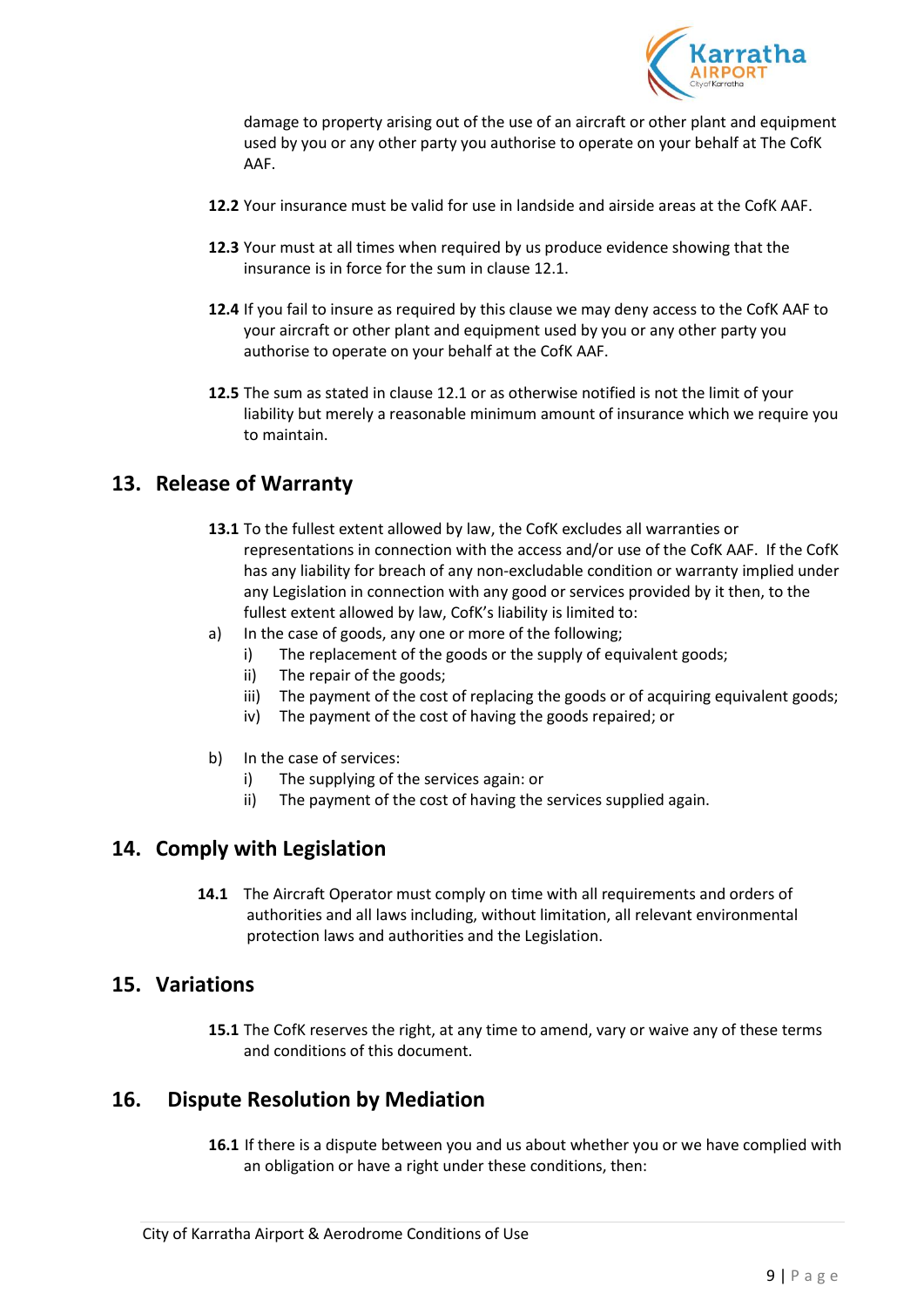

- a) Within 14 days of the dispute arising, you and we must meet to negotiate in good faith with a view to resolving the dispute; and
- b) If the dispute is not resolved within the following 14 days you and we must try to resolve the dispute by mediation.
- **16.2** If the dispute is not resolved under clause 16.1 (a) then either you or we may, after giving 7 days notice to the other, ask the President of the Law Society of Western Australia to appoint a mediator to mediate the dispute**.**

#### **16.3 The mediation:**

- a) Is to be conducted in accordance with the mediation rules of the Law Society of Western Australia; and
- b) Is to take place in Karratha, Western Australia.
- **16.4** You and we are to equally share the cost of the mediation.
- **16.5** You and we may not seek any other means of resolving the dispute (other than seeking urgent, interlocutory or interim injunction) until the mediation has taken place.
- **16.6** Where we are of the view, acting reasonably, that a dispute between you and us is not a genuine dispute, we reserve the right to take any other action against you that the law allows (including exercising our powers under clauses 6 and 8) while in dispute or mediation with you.

#### <span id="page-9-0"></span>**17. Governing Law**

These conditions are governed by the law of Western Australia. You and we agree to take legal proceedings in connection with these conditions only in Western Australian courts.

#### <span id="page-9-1"></span>**18. Definitions**

In this Document unless the contrary intention appears:

"Access" - means entering or coming on to the CofK AAF reserves in any manner and by any means whatsoever.

"Aircraft Operator" -includes the owner, operator, pilot and any other party with any control over or ownership in any aircraft accessing the CofK AAF.

"Charges" - the charges set out in the Schedule of Aviation Fees and Charges.

"Interest Rate" – the rate of interest being 11% per annum as of 1 July 2014.

"KTA" – means Karratha Airport

"Legislation" - means all Commonwealth and State Acts of parliament, regulations, rules, orders, by-laws, ordinances and any other orders or directions from any government or statutory bodies relevant to the CofK AAF and or any access or use of CofK AAF.